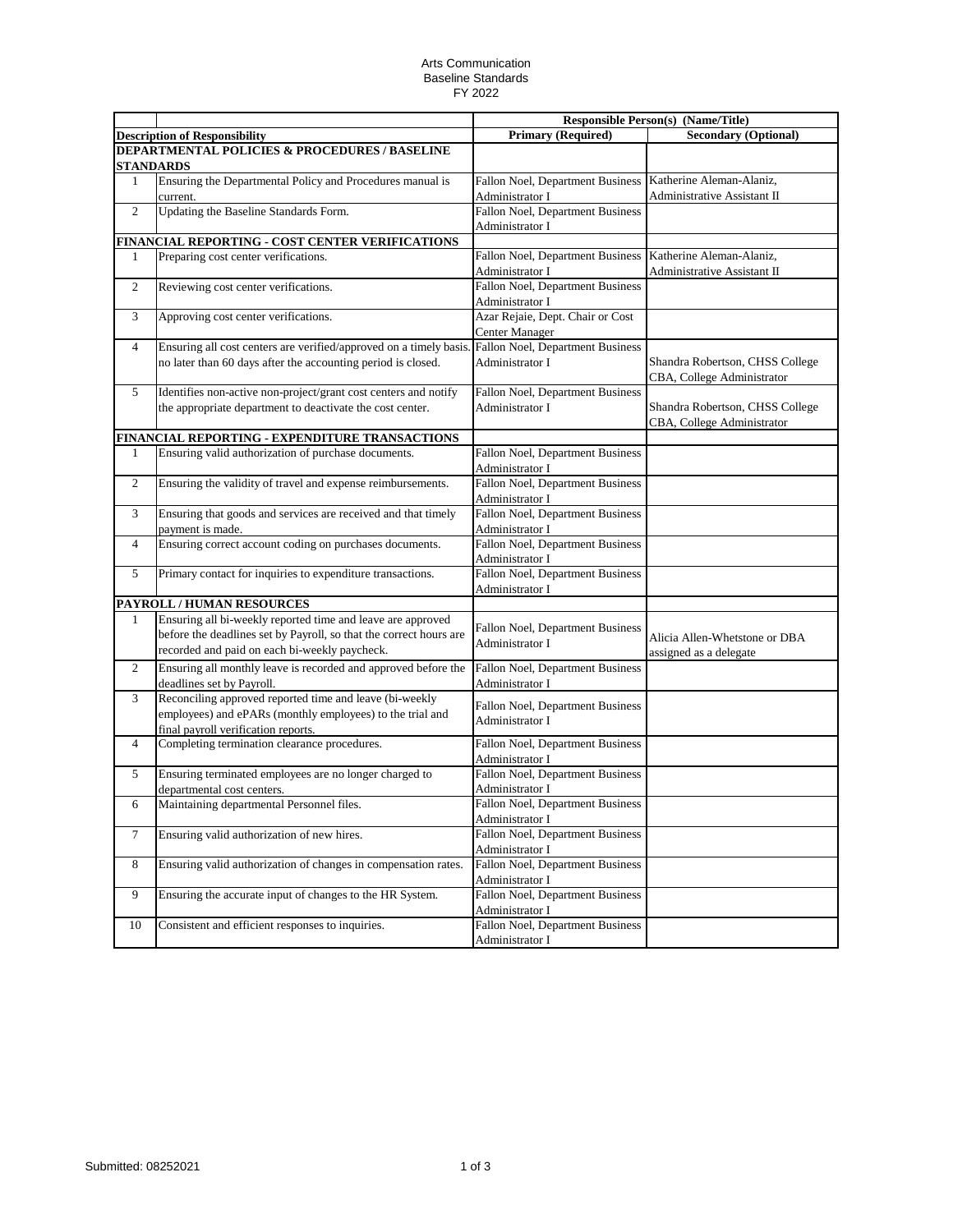## Arts Communication Baseline Standards FY 2022

|                                |                                                                      |                                  | <b>Responsible Person(s) (Name/Title)</b> |
|--------------------------------|----------------------------------------------------------------------|----------------------------------|-------------------------------------------|
|                                | <b>Description of Responsibility</b>                                 | <b>Primary (Required)</b>        | <b>Secondary (Optional)</b>               |
|                                | <b>CASH HANDLING</b>                                                 |                                  |                                           |
| 1                              | Collecting cash, checks, etc.                                        | Katherine Aleman-Alaniz,         | Bridgett Johnson, ENG Department          |
|                                |                                                                      | Administrative Assistant II      | Administrative Assistant II               |
| $\overline{2}$                 | Prepares Departmental Deposit Form.                                  | Katherine Aleman-Alaniz,         | Bridgett Johnson, ENG Department          |
|                                |                                                                      | Administrative Assistant II      | Administrative Assistant II               |
| 3                              | Approves Departmental Deposit Form.                                  | Katherine Aleman-Alaniz,         | Bridgett Johnson, ENG Department          |
|                                |                                                                      | Administrative Assistant II      | Administrative Assistant II               |
| $\overline{4}$                 |                                                                      | Katherine Aleman-Alaniz,         | Bridgett Johnson, ENG Department          |
|                                | Transports deposit to the Cashiers Office.                           | Administrative Assistant II      | Administrative Assistant II               |
| 5                              | Preparing Journal Entries.                                           |                                  |                                           |
|                                |                                                                      | Cashier's Office                 |                                           |
| 6                              | Verifying deposits posted correctly in the Finance System.           | Fallon Noel, Department Business | Shandra Robertson, CHSS College           |
|                                |                                                                      | Administrator I                  | CBA, College Administrator                |
| 7                              | Adequacy of physical safeguards of cash receipts and                 | Katherine Aleman-Alaniz,         | <b>Fallon Noel, Department Business</b>   |
|                                | equivalent.                                                          | Administrative Assistant II      | Administrator I                           |
| 8                              | Ensuring deposits are made timely.                                   | Katherine Aleman-Alaniz,         | <b>Fallon Noel, Department Business</b>   |
|                                |                                                                      | Administrative Assistant II      | Administrator I                           |
| 9                              | Ensuring all employees who handle cash have completed Cash           |                                  |                                           |
|                                | Security Procedures or Cash Deposit and Security Procedures          | Fallon Noel, Department Business | Shandra Robertson, CHSS College           |
|                                | training.                                                            | Administrator I                  | CBA, College Administrator                |
| 10                             | Updating Cash Handling Procedures as needed.                         | Fallon Noel, Department Business | Katherine Aleman-Alaniz,                  |
|                                |                                                                      | Administrator I                  | Administrative Assistant II               |
| 11                             | Consistent and efficient responses to inquiries.                     | Fallon Noel, Department Business | Katherine Aleman-Alaniz,                  |
|                                |                                                                      | Administrator I                  | Administrative Assistant II               |
| PETTY CASH                     |                                                                      |                                  |                                           |
| $\mathbf{1}$                   | Preparing petty cash disbursements.                                  | N/A                              | N/A                                       |
|                                |                                                                      |                                  |                                           |
| $\overline{2}$                 | Ensuring petty cash disbursements are not for more than \$100.       | N/A                              | N/A                                       |
| 3                              | Ensuring petty cash disbursements are made for only authorized N/A   |                                  | N/A                                       |
| 4                              | purposes.<br>Approving petty cash disbursements.                     | N/A                              | N/A                                       |
|                                |                                                                      |                                  |                                           |
| 5                              | Replenishing the petty cash fund timely.                             | N/A                              | N/A                                       |
| 6                              | Ensuring the petty cash fund is balanced after each<br>disbursement. | N/A                              | N/A                                       |
|                                | <b>CONTRACT ADMINISTRATION</b>                                       |                                  |                                           |
| 1                              | Ensuring departmental personnel comply with contract                 | Fallon Noel, Department Business | Shandra Robertson, CHSS College           |
|                                | administration policies/procedures.                                  | Administrator I                  | CBA, College Administrator                |
|                                | PROPERTY MANAGEMENT                                                  |                                  |                                           |
| 1                              | Performing the annual inventory.                                     | Katherine Aleman-Alaniz,         | Fallon Noel, Department Business          |
|                                |                                                                      | Administrative Assistant II      | Administrator I                           |
| 2                              | Ensuring the annual inventory was completed correctly.               | Katherine Aleman-Alaniz,         | Fallon Noel, Department Business          |
|                                |                                                                      | Administrative Assistant II      | Administrator I                           |
| 3                              | Tagging equipment.                                                   | <b>UHDIT</b>                     |                                           |
|                                |                                                                      |                                  |                                           |
| 4                              | Approving requests for removal of equipment from campus.             | Katherine Aleman-Alaniz,         | <b>Fallon Noel, Department Business</b>   |
|                                |                                                                      | Administrative Assistant II      | Administrator I                           |
|                                | <b>DISCLOSURE FORMS</b>                                              |                                  |                                           |
| 1                              | Ensuring all employees with purchasing influence complete the        | Azar Rejaie, Dept. Chair or Cost | Fallon Noel, Department Business          |
|                                | annual Related Party disclosure statement online.                    | <b>Center Manager</b>            | Administrator I                           |
| $\overline{c}$                 | Ensuring all full time, benefits eligible, exempt faculty and staff  | Azar Rejaie, Dept. Chair or Cost | Fallon Noel, Department Business          |
|                                | complete the Consulting disclosure statement online.                 | <b>Center Manager</b>            | Administrator I                           |
| 3                              | Ensuring that all Principal and Co-Principal Investigators           | Azar Rejaie, Dept. Chair or Cost | Fallon Noel, Department Business          |
|                                | complete the annual Conflict of Interest disclosure statement for    | Center Manager                   | Administrator I                           |
|                                | the Office of Research and Sponsored Programs                        |                                  |                                           |
| <b>RESEARCH ADMINISTRATION</b> |                                                                      |                                  |                                           |
| 1                              | Verifies that all grant cost centers contain positive budgetary      | Fallon Noel, Department Business |                                           |
|                                | balances.                                                            | Administrator I                  | Shandra Robertson, CHSS College           |
|                                |                                                                      |                                  | CBA, College Administrator                |
| 2                              | Ensuring that research expenditures are covered by funds from        | Fallon Noel, Department Business |                                           |
|                                | sponsors.                                                            | Administrator I                  |                                           |
|                                |                                                                      |                                  | Shandra Robertson, CHSS College           |
|                                |                                                                      |                                  | CBA, College Administrator                |